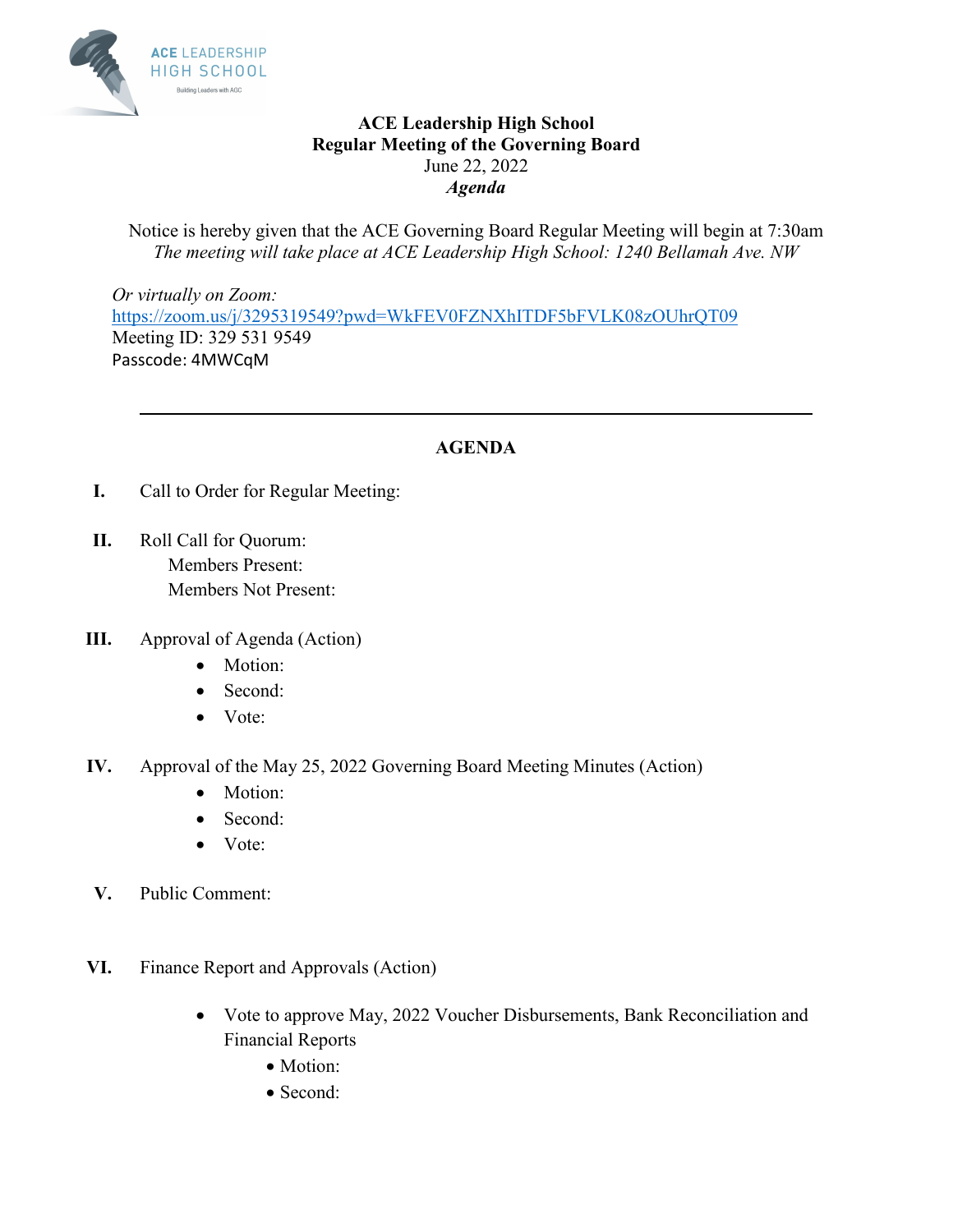- Vote:
- Vote to approve May, 2022 BARs
	- Motion:
	- Second:
	- Vote:
- P-card Approval for May, 2022
	- Motion:
	- Second:
	- Vote:

## **VII.** Board Reports

- Chair and Executive Committee
	- o Updates
- Audit Committee
- Other Committees
- **VIII.** Co-Director's Report
	- $\bullet$  2<sup>nd</sup> Tier Policy Review Update (see Items for Board Discussion and Action)

## **IX.** Items for Board Discussion and Action

- Performance Framework (Justin Trager) a.Discussion only
- Policy Review (Justin Trager and Dan Hill)
	- a. Grievance and Complaint Policy
		- Motion:
		- Second:
		- Vote: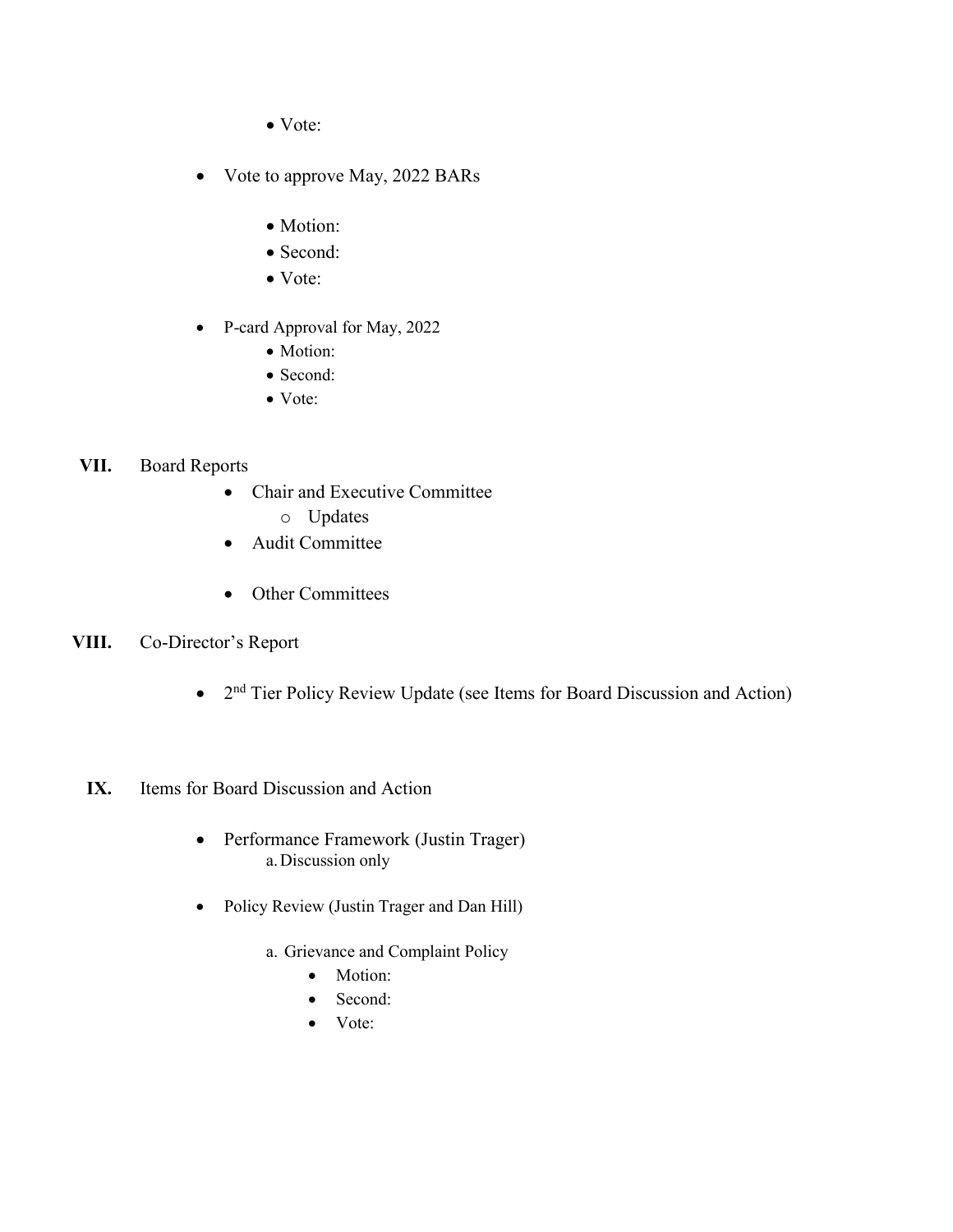

- b. Lottery Policy
	- Motion:
	- Second
	- Vote:
- **X.** Items for future agenda
	- APS Framework presentation
	- Short cycle testing data (July)
- **XI.** Next Regular Meeting, Wednesday, July 27, 2022 7:30am
- **XII.** Adjournment:
	- Motion:
	- Second:
	- Vote:

| Q4 Action Plan      |                                                                                                                          |                                                                                                     |                     |  |
|---------------------|--------------------------------------------------------------------------------------------------------------------------|-----------------------------------------------------------------------------------------------------|---------------------|--|
| Strategic           | Goals                                                                                                                    | <b>Actions to Take</b>                                                                              | Timeline            |  |
| Priority Area       |                                                                                                                          |                                                                                                     |                     |  |
| Executive           | Goal: Develop comprehensive                                                                                              | 1) Brainstorm broad ideas to work with                                                              | $Q4/2021-$          |  |
| Committee           | committee strategies for<br>operationalizing consistent                                                                  | the Foundation                                                                                      | Q2/2022             |  |
|                     | committee work at all levels of                                                                                          | 2) Foundation recruitment, systems                                                                  | Q1/2022-            |  |
|                     | the Board                                                                                                                | development, and placement                                                                          | Ongoing             |  |
| Board<br>Committees | Goal: Develop committee<br>specific strategies to guide work,<br>increase membership and<br>support efficient operations | 1) Outreach strategy, specific process and<br>systems, and operations guide to meet<br>stated goals | Q4/2021-<br>Q2/2022 |  |
|                     |                                                                                                                          |                                                                                                     |                     |  |